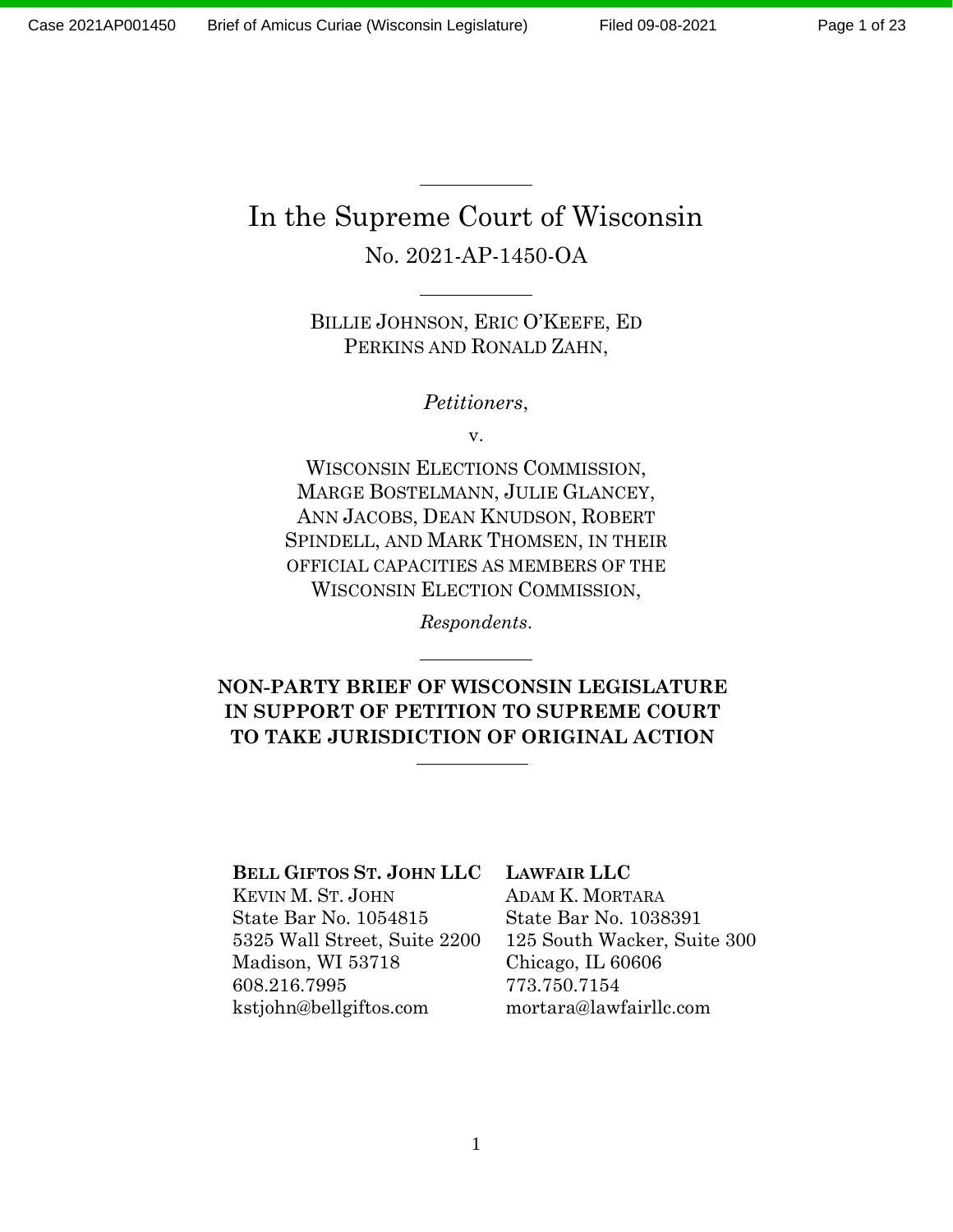# **TABLE OF CONTENTS**

| Ι. | Wisconsin, not a federal court, is responsible                                                       |  |
|----|------------------------------------------------------------------------------------------------------|--|
| П. | An original action in this Court is appropriate 12                                                   |  |
| Ш. | Circumstances are favorable for an orderly<br>and efficient resolution of this case in this Court 17 |  |
|    |                                                                                                      |  |
|    |                                                                                                      |  |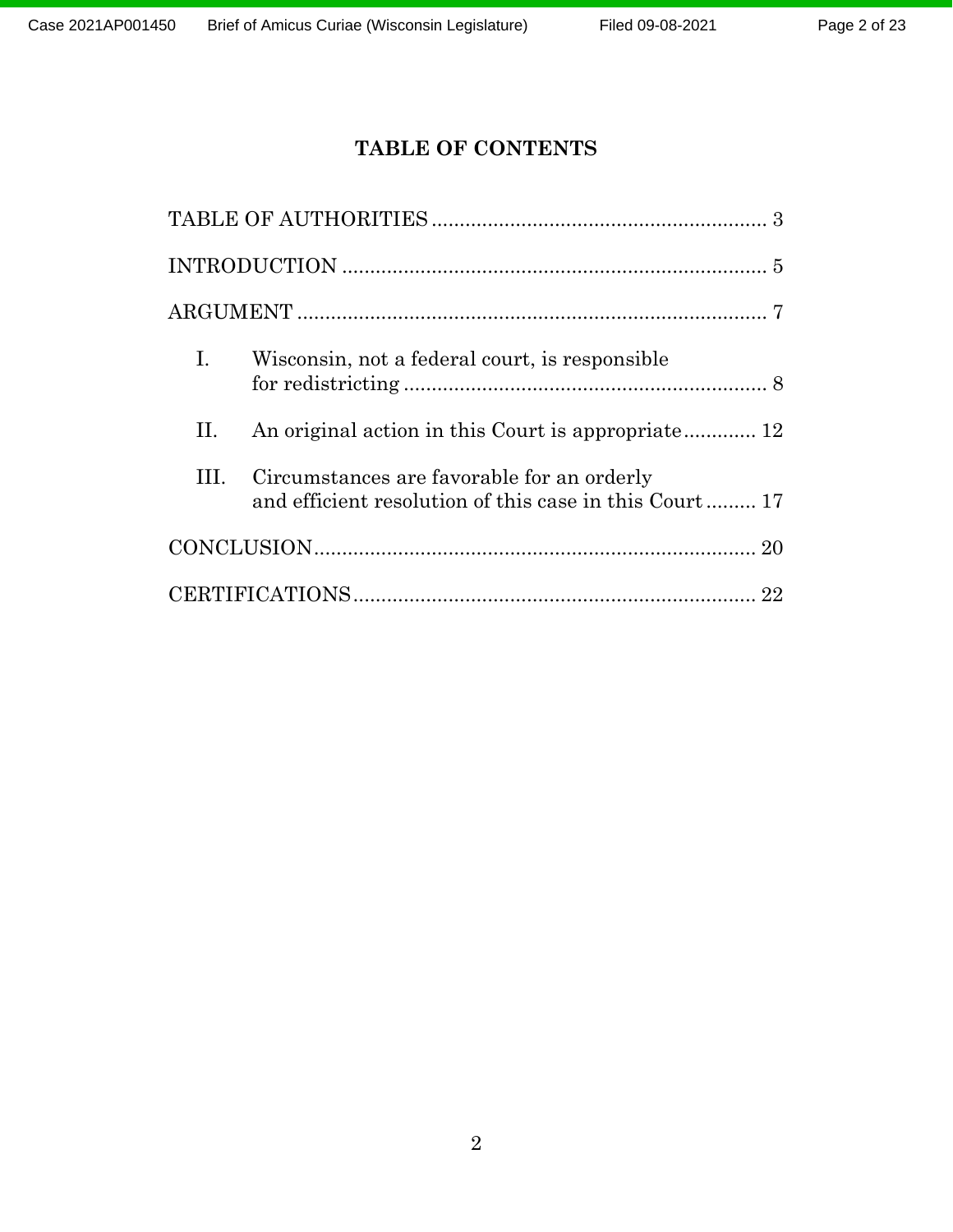# **TABLE OF AUTHORITIES**

# **CASES**

| Arrington v. Elections Bd.,                        |
|----------------------------------------------------|
| Att'y General v. Blossom,                          |
| <i>Baumgart v. Wendelberger, No. 01-C-0121,</i>    |
| Growe v. Emison,                                   |
| Holder v. Hall,                                    |
| Jensen v. Wis. Elections Bd.,                      |
| Johnson v. De Grandy,                              |
| Labor and Farm Party v. Elections Bd.,             |
| Mayfield v. Texas,                                 |
| Petition of Heil,                                  |
| Reynolds v. Sims,                                  |
| Rucho v. Common Cause,                             |
| Sexson v. Servaas, 33 F.3d 799 (7th Cir. 1994)  19 |
| State ex rel. Att'y Gen. v. Cunningham,            |
| State ex rel. Bowman v. Dammann,                   |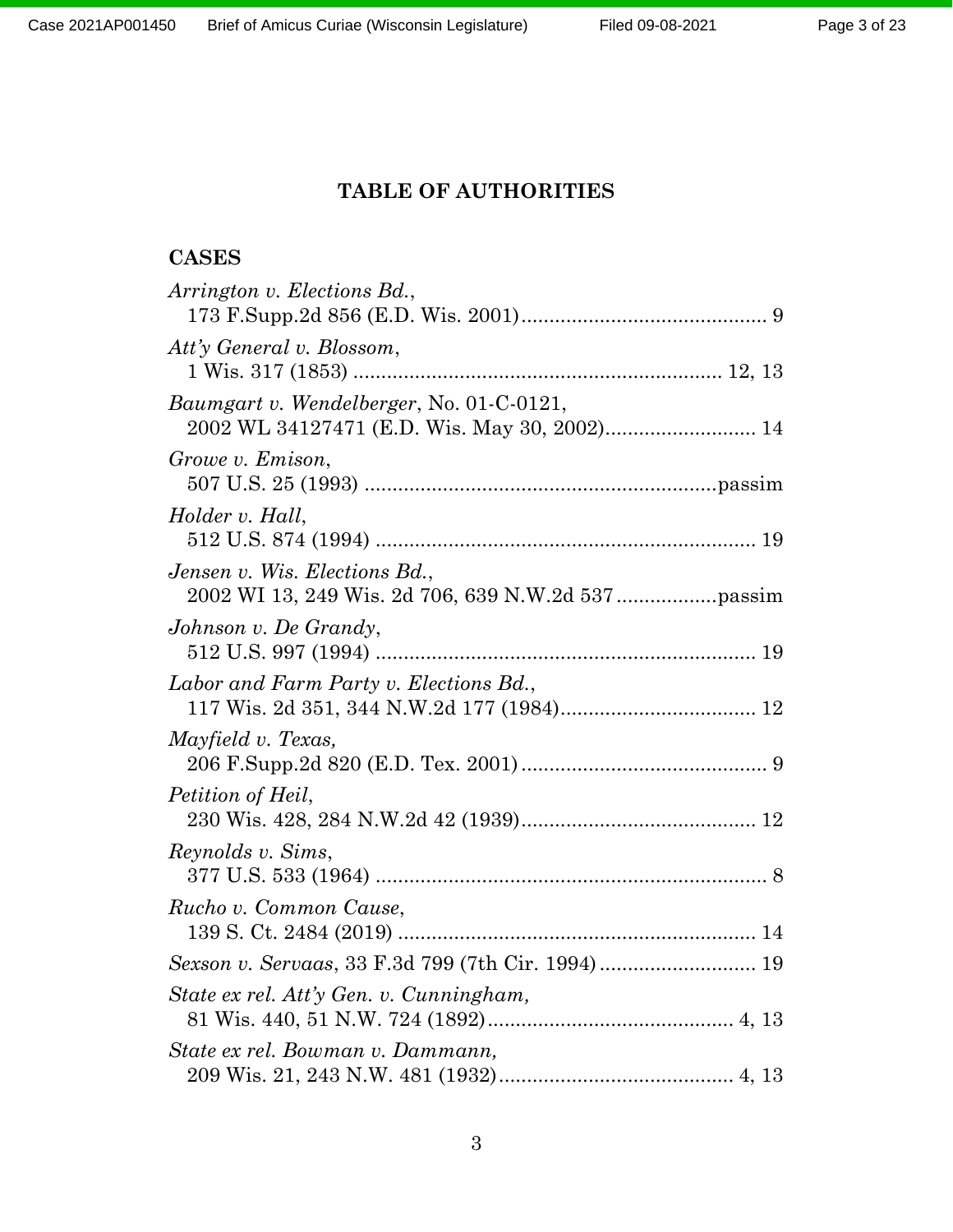| State ex rel. Reynolds v. Zimmerman, |
|--------------------------------------|
| State ex rel. Thompson v. Zimmerman, |
| State ex rel. Thomson v. Zimmerman,  |
| Thompson v. Smith,                   |
| Voinovich v. Quilter,                |
| Whitford v. Gill,                    |
| Wis. Legislature v. Palm,            |
| <b>CONSTITUTIONAL PROVISIONS</b>     |
|                                      |
|                                      |
|                                      |
| <b>CTATITEC</b>                      |

# **STATUTES**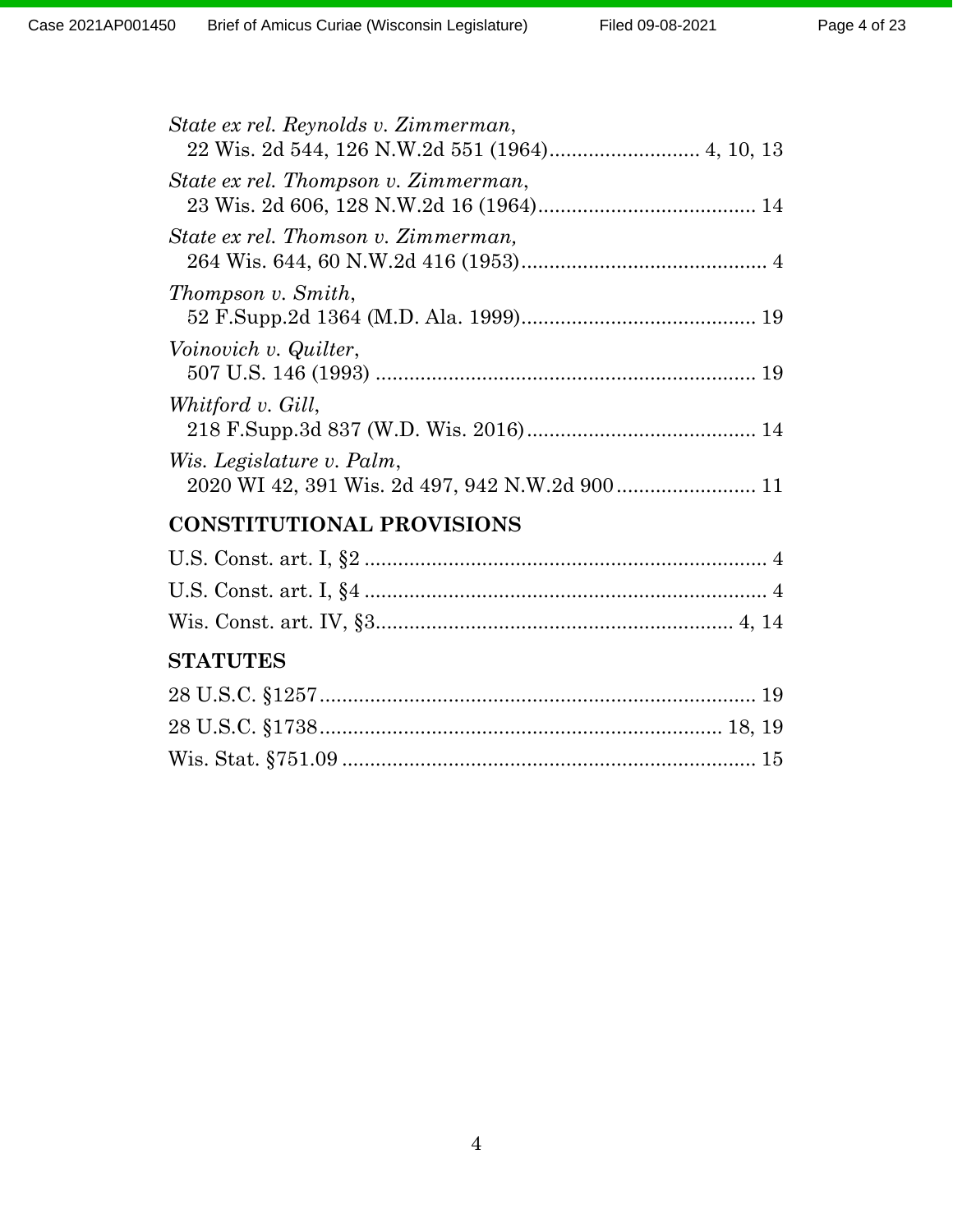#### **INTRODUCTION**

Wisconsin voters ask this Court to take original jurisdiction over an action challenging the constitutionality of existing district boundaries. Pet. ¶¶1, 13-17, 36. They ask that the boundaries be adjusted, should the Legislature be unable to timely produce new district maps based on new census data. *Id.* ¶36.

The obligation to revise Wisconsin's district boundaries after each census rests with the Legislature. U.S. Const. art. I, §2, cl. 3, §4, cl. 1; Wis. Const. art. IV, §3. Nearly sixty years ago, this Court recognized that the legislative process must have an opportunity to precede judicial action on apportionment, but should judicial relief be necessary, "there is no reason for Wisconsin citizens to have to rely upon the federal courts[.]" *State ex rel. Reynolds v. Zimmerman*, 22 Wis. 2d 544, 564, 571, 126 N.W.2d 551 (1964). And for far longer, this Court has exercised original jurisdiction over disputes involving redistricting. *See, e.g., State ex rel. Thomson v. Zimmerman,* 264 Wis. 644, 60 N.W.2d 416 (1953); *State ex rel. Bowman v. Dammann,* 209 Wis. 21, 243 N.W. 481 (1932); *State ex rel. Att'y Gen. v. Cunningham,* 81 Wis. 440, 51 N.W. 724 (1892)*.* There can be "no question" that actions involving redistricting "warrant[]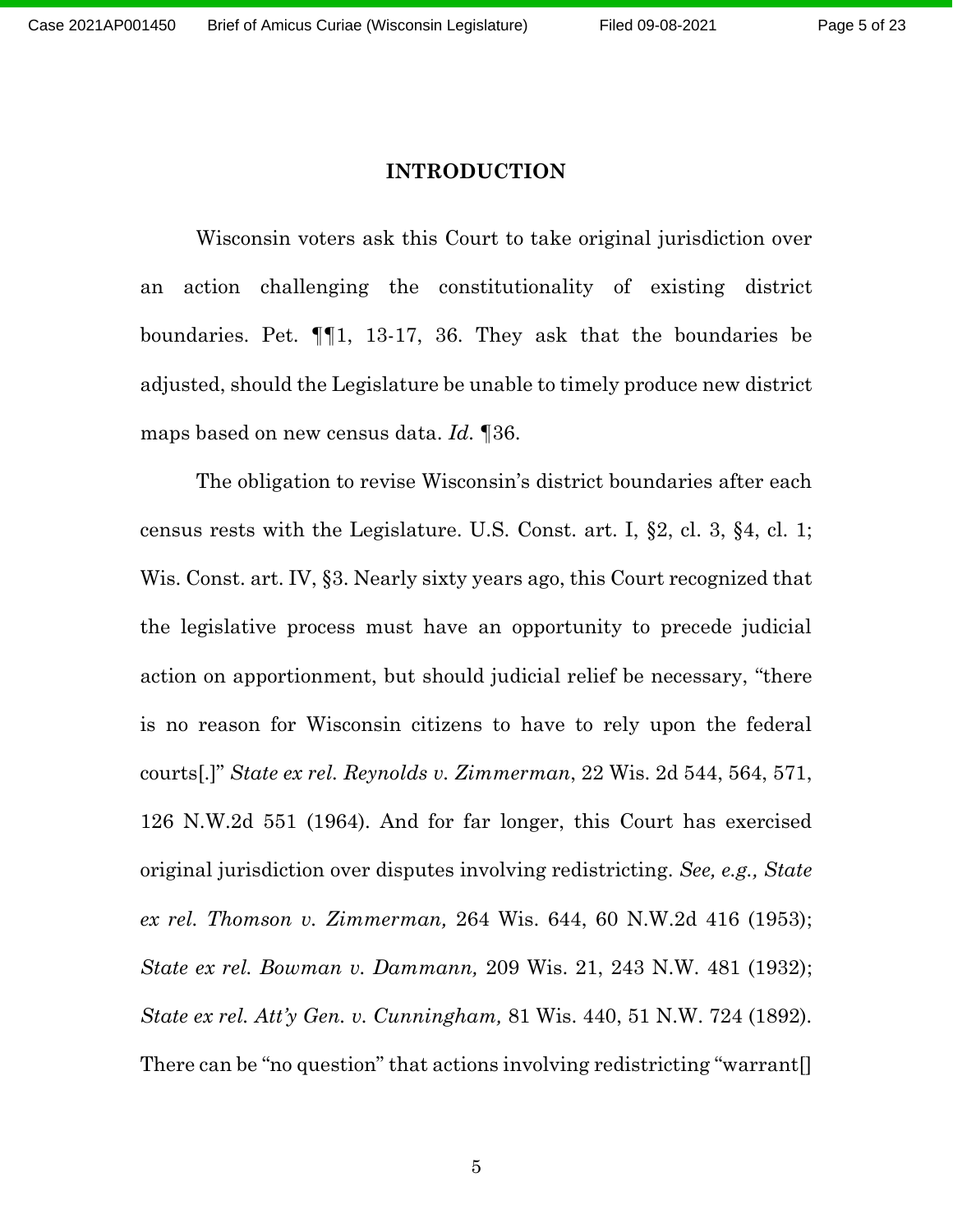this court's original jurisdiction; any reapportionment or redistricting case is, by definition, publici juris, implicating the sovereign interests of the people of this state." *Jensen v. Wis. Elections Bd.*, 2002 WI 13, ¶17, 249 Wis. 2d 706, 639 N.W.2d 537.

The U.S. Supreme Court, too, recognizes that States, through their legislatures or other bodies, have the "primary responsibility for apportionment of their federal congressional and state legislative districts." *Growe v. Emison*, 507 U.S. 25, 34 (1993). Accordingly, "[a]bsent evidence" that the State—including its judiciary—"will fail timely to perform that duty, a federal court must neither affirmatively obstruct state reapportionment nor permit federal litigation to be used to impede it." *Id*. at 34; *see also Jensen*, 2002 WI 13, ¶11 ("We read *Growe*  as the United States Supreme Court's effort to put the state supreme courts back into the equation.").

Despite *Growe*'s command, plaintiffs have raced to the federal courthouse. They have challenged Wisconsin's existing legislative districts and demanded that the federal court (with only one federal judge from Wisconsin) re-draw Wisconsin's district lines if the Legislature does not abide by a schedule to be set by the federal court. *Hunter v. Bostelmann*, No. 3:21-cv-00512 (W.D. Wis.) (filed August 13,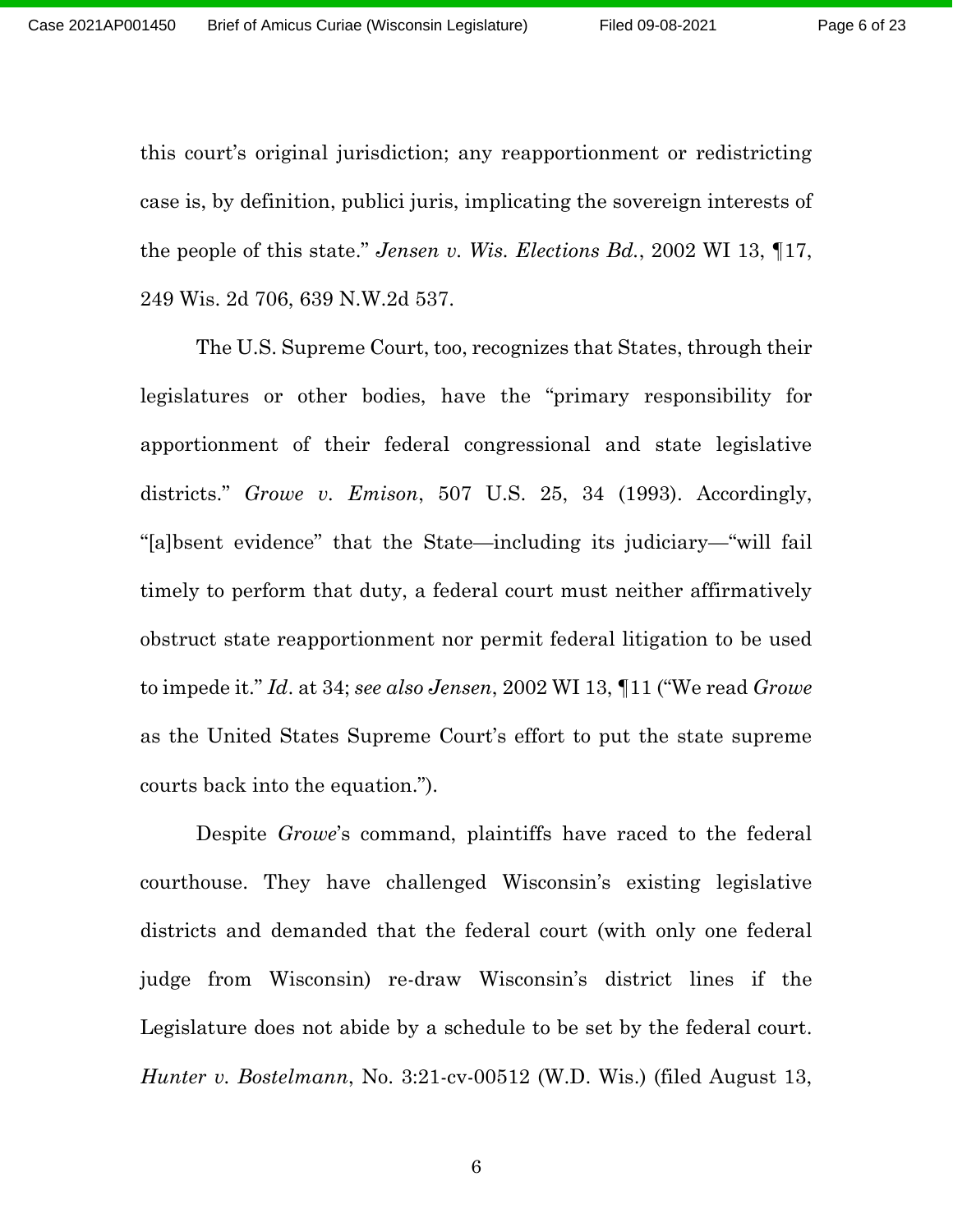Page 7 of 23

2021) ("*Hunter*"); *Black Leaders Organizing for Communities v. Spindell*, No. 3:21-cv—534 (W.D. Wis.) (filed August 23, 2021) ("*BLOC*"). <sup>1</sup> These cases threaten to usurp the State's primacy in redistricting.

To protect the State's constitutional prerogative in redistricting and to prevent federal interference, the Court should exercise original jurisdiction over this action.

#### **ARGUMENT**

Taking jurisdiction in this case protects the State's and its citizens' constitutional interest in having Wisconsin control Wisconsin's redistricting process. It will shield Wisconsin from unwarranted federal supervision over ongoing redistricting efforts. And because redistricting, by definition, implicates the sovereign interests of the citizens of Wisconsin, this matter can and should be addressed by this Court through an original action.

Finally, protecting that sovereign interest well outweighs any possible concerns about exercising original jurisdiction, including Respondents' unfounded assertions. Federal litigation is in its infancy,

<sup>1</sup> The *Hunter* and *BLOC* complaints are included in the Legislature's concurrently filed Appendix. Leg. App. 3, 24.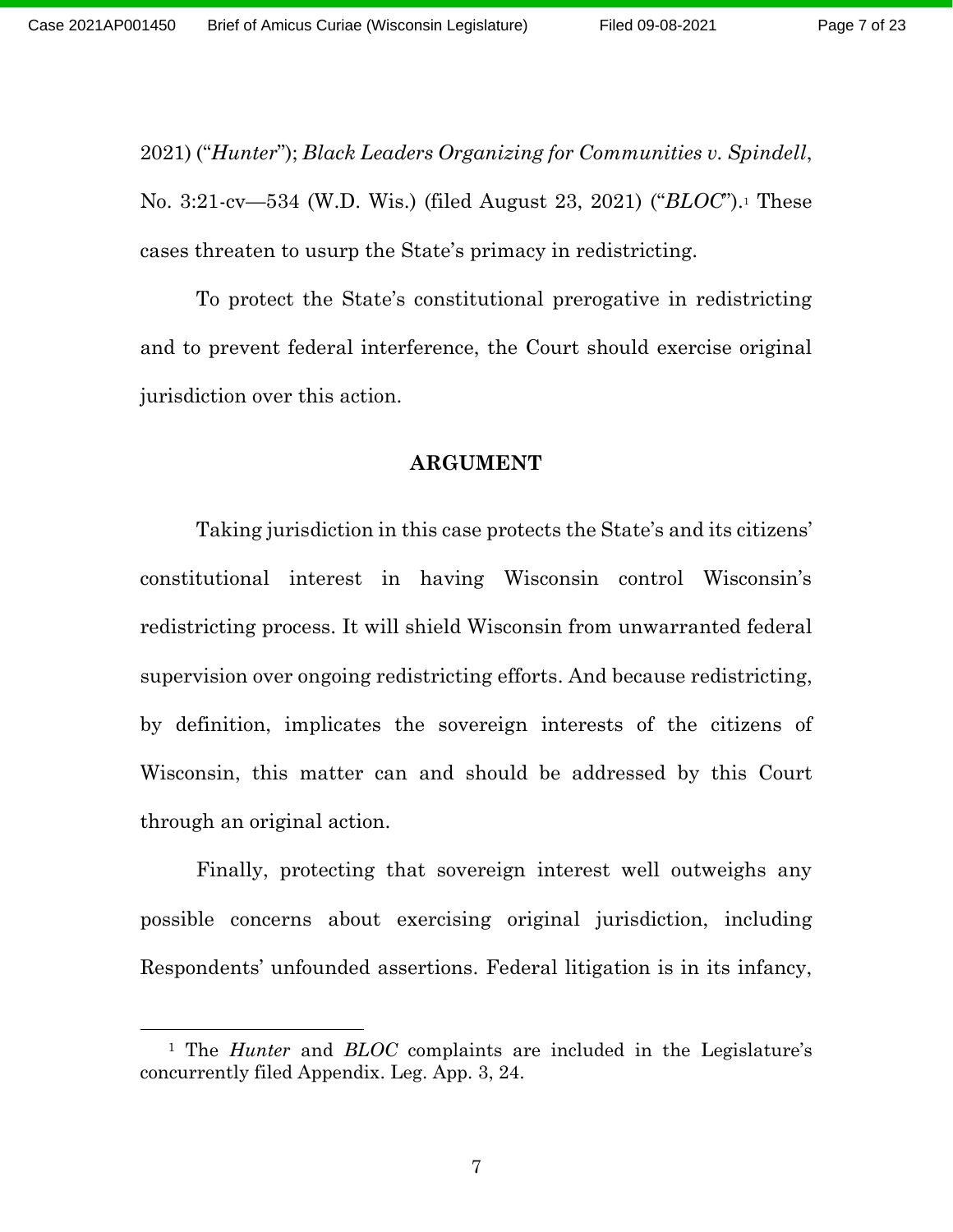and the Legislature has asked that it be dismissed given the forum available in this Court if an impasse were to arise. Federal courts have no business drawing Wisconsin's legislative districts. The current circumstances are "favorable to an orderly and efficient resolution of the case," and this Court may "readily accept original jurisdiction[.]" *Jensen*, 2002 WI 13, ¶18.

## **I. Wisconsin, not a federal court, is responsible for redistricting.**

By accepting original jurisdiction, this Court protects Wisconsin from unwarranted federal supervision. It does so by sending a clear message to federal courts that there is no evidence that the branches of the Wisconsin state government will fail to timely redistrict.

Redistricting is primarily the responsibility of States, not the federal government. *See Growe*, 507 U.S. at 33-34, 36. Accordingly, federal courts may not obstruct or impede redistricting absent "evidence" making it "apparent" that the state's legislative *and judicial* process will fail to "develop a redistricting plan in time for the primaries." *Id.* at 34, 36.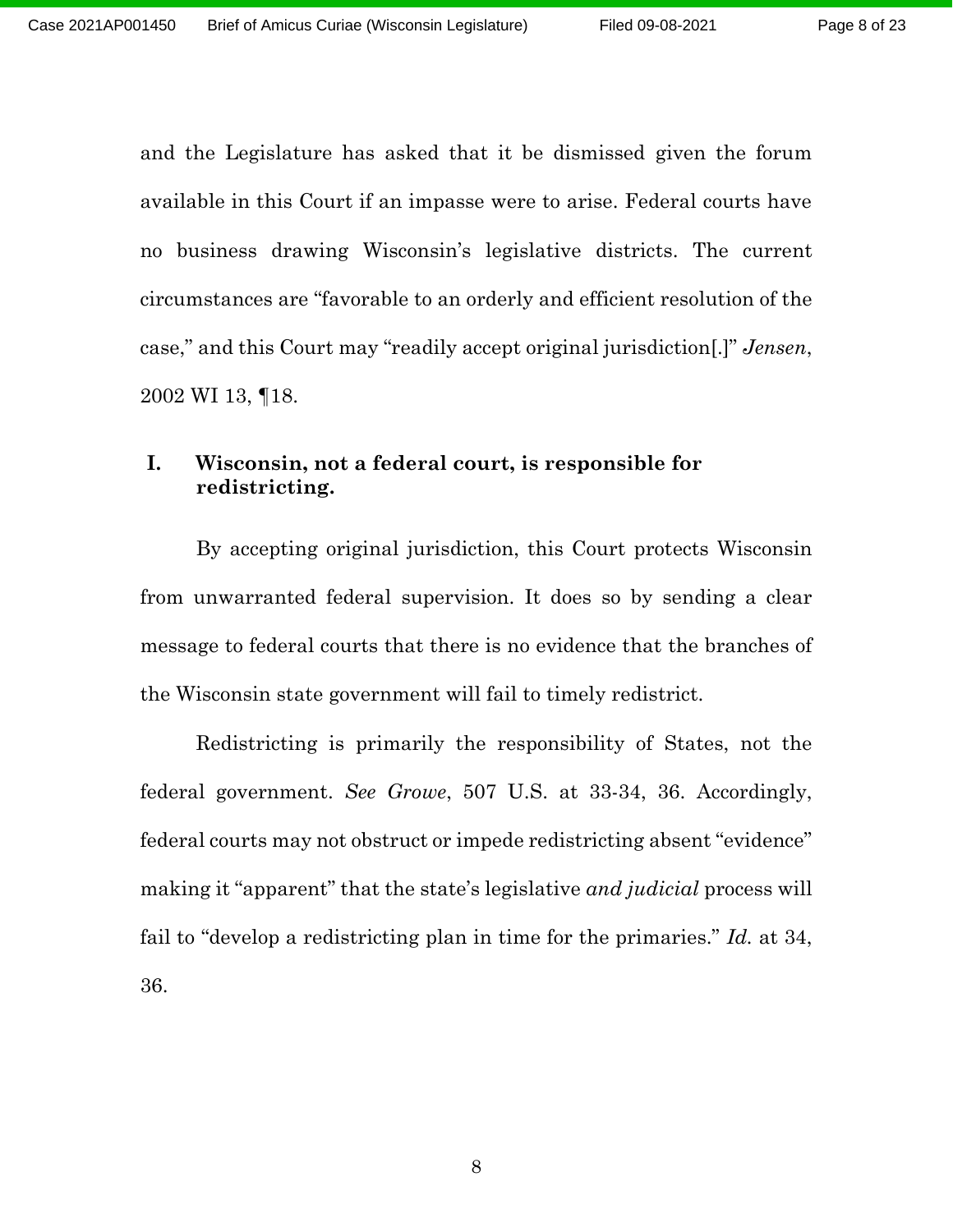Page 9 of 23

There is a present threat that a federal court will interfere with the State's ongoing redistricting process. The *Hunter* and *BLOC* plaintiffs have requested that the federal court place Wisconsin's legislative redistricting process on a timeline. (Leg. App. 18, 40). The district court has ordered the parties to submit a joint scheduling plan by September 13, 2021, suggesting the federal court may do just that.

To be sure, it would be inappropriate for the federal court to exercise jurisdiction at this time. The *Hunter* plaintiffs filed their federal lawsuit only one day after census data was delivered. Pet. ¶26; Leg. App. 3. The redistricting process has only just begun, let alone made its way to Wisconsin's judiciary to resolve any impasse. <sup>2</sup> Similarly, the *BLOC*  plaintiffs filed a federal complaint 10 days into redistricting, the same day this petition was filed. Leg. App. 24.

The United States Supreme Court has discouraged this sort of race to the federal courthouse. It has directed federal courts to stay out of way while the State, including its judiciary, addresses redistricting. *See, e.g.*, *Growe*, 507 U.S. at 33-36; *Reynolds v. Sims*, 377 U.S. 533, 586 (1964)

<sup>2</sup> The legislative redistricting process is underway. For example, the Legislature is soliciting public input on new legislative plans. Wisconsin Legislature, "Draw Your District Wisconsin," https://drawyourdistrict.legis. wisconsin.gov/.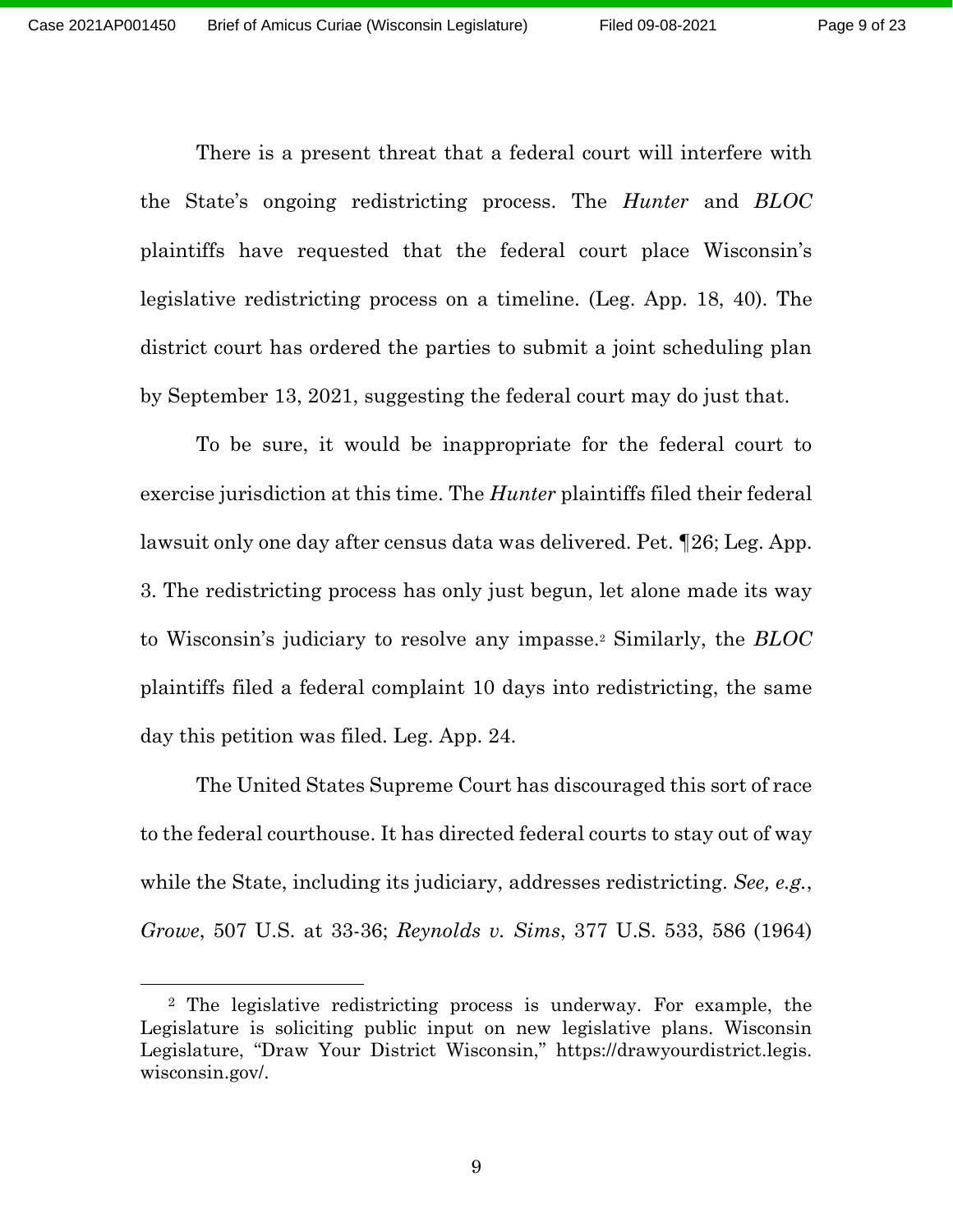("[R]eapportionment is primarily a matter for legislative consideration and determination," and "judicial relief becomes appropriate only when a legislature fails to reapportion according to federal constitutional requisites in a timely fashion after having had an adequate opportunity to do so."). Where, as here, federal claims are filed at the onset of redistricting with a state forum available to resolve any future impasse, such claims should be dismissed for lack of subject matter jurisdiction and ripeness. *See, e.g.*, *Mayfield v. Texas,* 206 F.Supp.2d 820, 824-26 (E.D. Tex. 2001); *Arrington v. Elections Bd.*, 173 F.Supp.2d 856, 868-70 (E.D. Wis. 2001) (Easterbrook, J., dissenting).

While federal courts *could* and *should* stay out of redistricting disputes, some federal courts have imposed a timeline on legislative action during the early stages of redistricting and then stayed proceedings. *See, e.g., Arrington,* 173 F.Supp.2d at 867. It is thus all the more important that this Court take jurisdiction given the prospect that the federal court may attempt to follow this path, which amounts to federal supervision of the legislative districting process.

If this Court takes jurisdiction, there will be no basis for the federal court to hold onto the federally filed lawsuits. It sends a clear message that Wisconsin is fully capable of addressing redistricting on its own—

10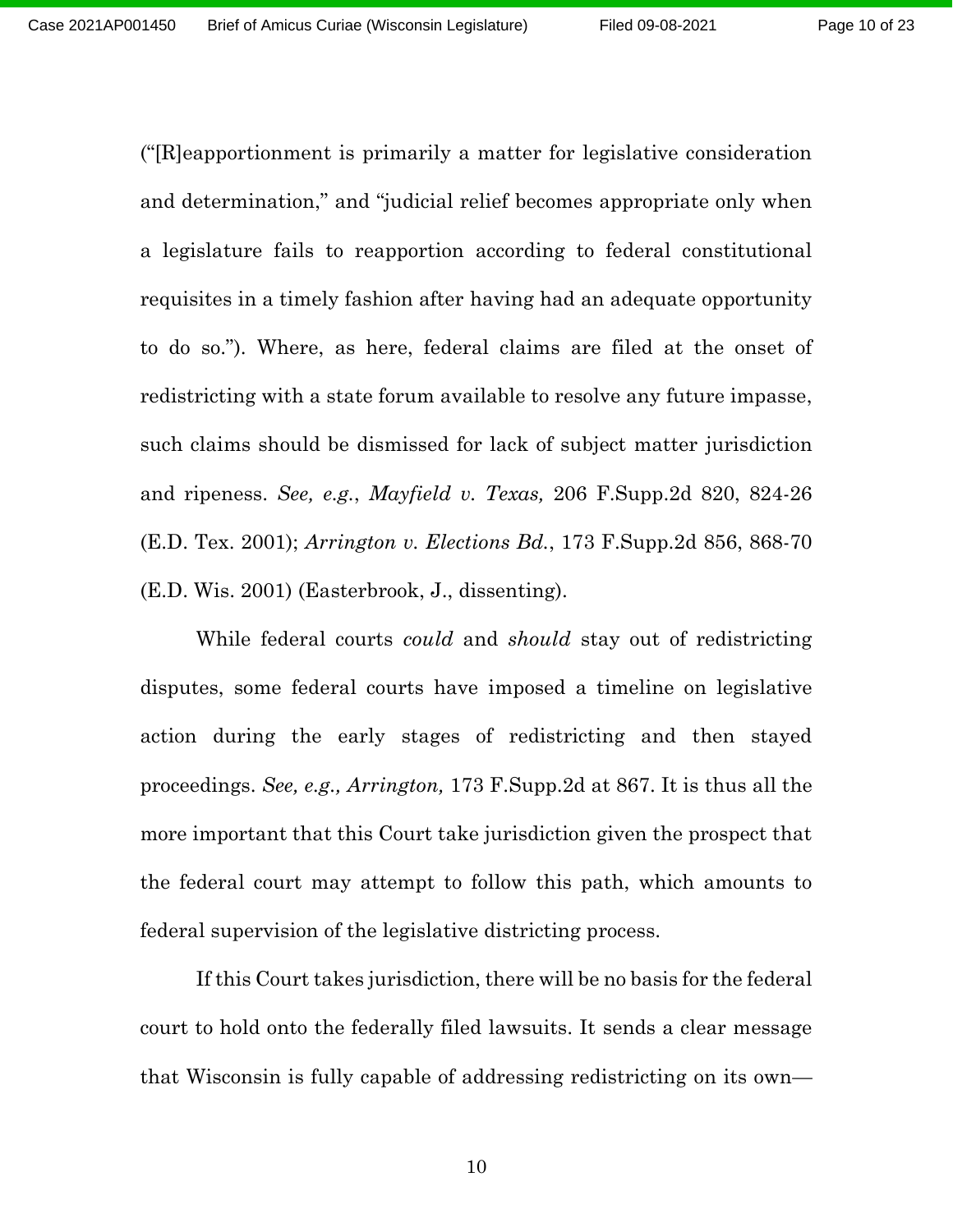as *Growe* anticipates and expects. There will be no reason to assume, let alone "evidence," that Wisconsin will not timely perform its redistricting duties. *Growe*, 507 U.S. at 34.

The Legislature fully expects to enact new district maps based on new census data. If that process fails, however, the next step is this Court, not a federal court. As stated in *Jensen*, "The people of this state have a strong interest in a redistricting map drawn by an institution of state government—ideally and most properly, the legislature, secondarily, this court." 2002 WI 13, 17. When a federal court intercedes in that process to impose a redistricting deadline, it not only interferes with the State's legislative process, it interferes with the State's judicial branch. The federal court is the *wrong* sovereign to impose such deadlines. This Court, on the other hand, could establish a schedule for judicial action, with due regard for the Legislature's primary redistricting role. Because redistricting is fundamentally a *state* concern, such action by this Court does not implicate the obvious and acute federalism concerns if a federal court were to do the same. Indeed, this Court has done so in the past. *Zimmerman*, 22 Wis. 2d at 571-72 (postponing remedial action in malapportionment case until "it becomes absolutely necessary to do so" "should the other arms of our state

11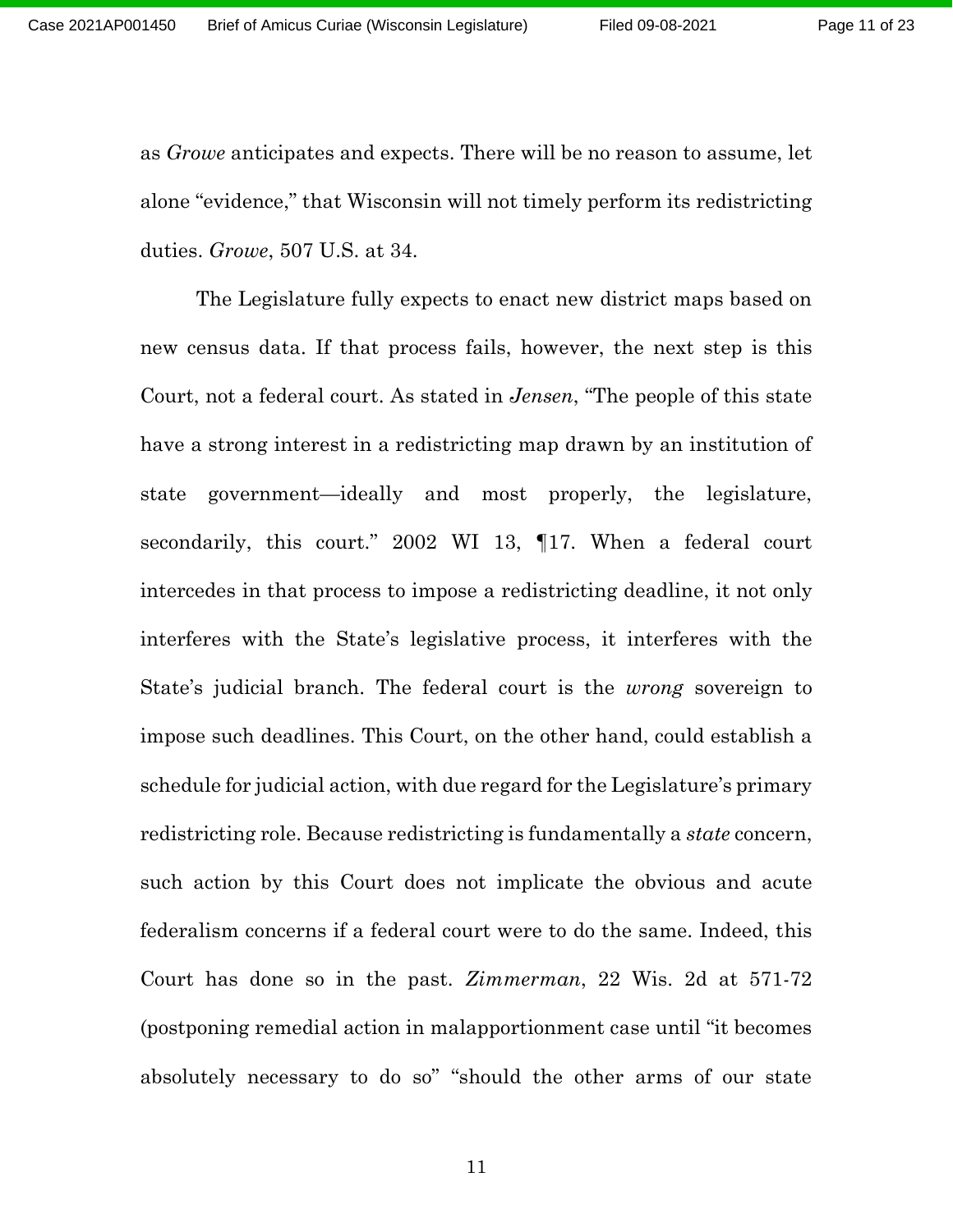government be unable to … adopt a valid plan"). The Court should do the same here by taking original jurisdiction to ensure that redistricting is timely. 3

### **II. An original action in this Court is appropriate.**

For the reasons above, Wisconsin's judicial branch (not the federal courts) is the appropriate forum to remedy malapportionment if the legislative process fails to produce new districts. For the reasons below, an original action in this Court is the most appropriate vehicle to entertain Petitioners' claim.

**1.** This Court may exercise original jurisdiction over any matter that "trigger[s] the institutional responsibilities of the Supreme Court." *Wis. Legislature v. Palm*, 2020 WI 42, ¶10, 391 Wis. 2d 497, 942 N.W.2d 900 (citation omitted). Among the categories of cases that this Court regularly exercises its original jurisdiction are those involving matters *publici juris,* i.e., those affecting the sovereign rights of the people. *See, e.g.*, *Labor and Farm Party v. Elections Bd.*, 117 Wis. 2d 351, 352, 344

<sup>3</sup> Should the Court take jurisdiction, the Legislature would intervene if and when necessary to protect its institutional interest in redistricting (for example, if an impasse were to arise).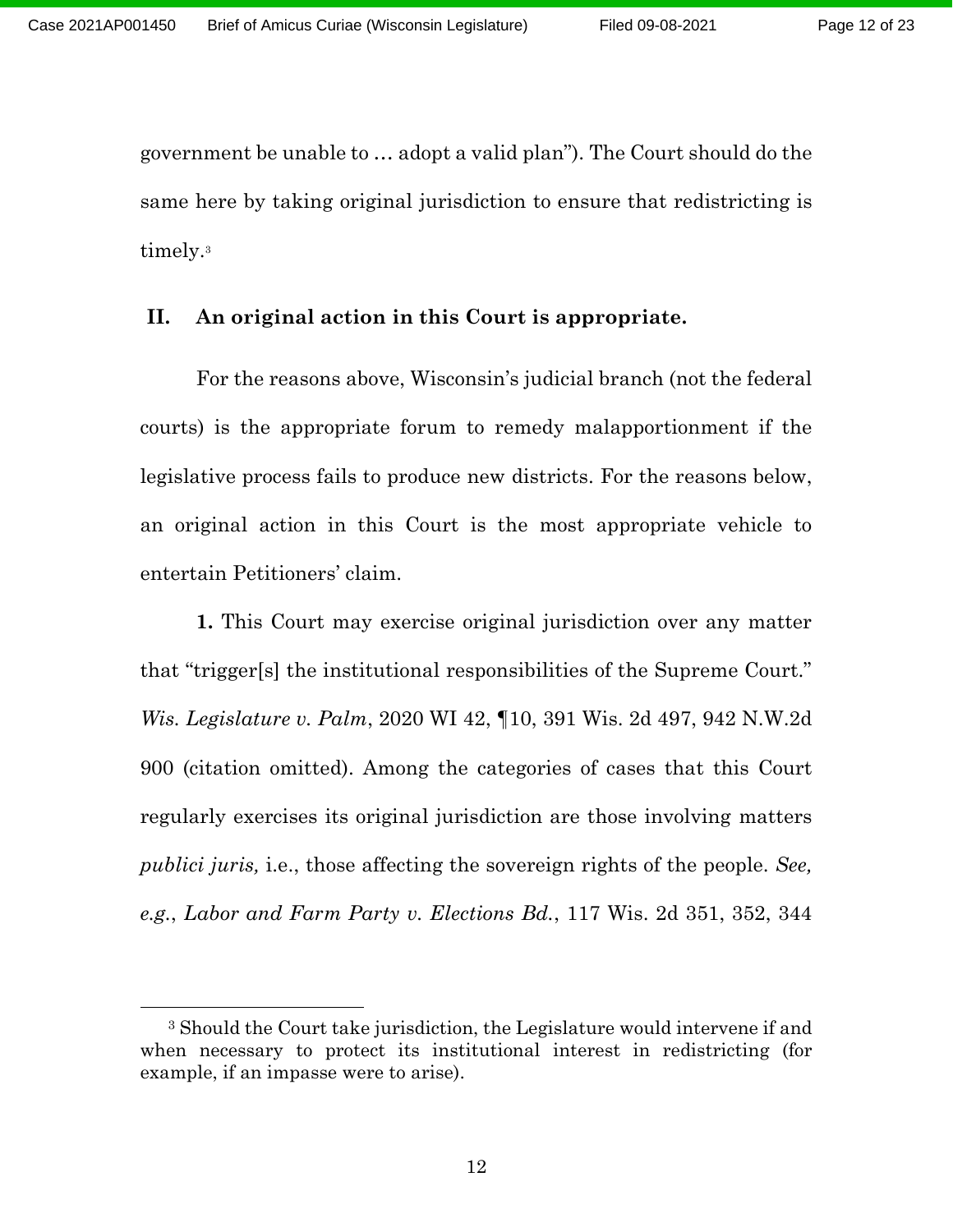N.W.2d 177 (1984) (taking original action in matter regarding Presidential candidate's ballot access, recognizing action as a matter *publici juris*).

Exercising original jurisdiction over matters involving sovereign rights is the principal reason the Constitution grants this Court original jurisdiction. *Att'y General v. Blossom*, 1 Wis. 317, 330 (1853). As this Court observed in *Petition of Heil,* the Constitution makes this Court both a "court of last resort on all judicial questions under the constitution and laws of the state" and "a court of *first* resort on all judicial questions affecting the sovereignty of the state, its franchises or prerogatives, or the liberties of its people." 230 Wis. 428, 436, 284 N.W.2d 42 (1939) (emphasis added) (internal citations omitted).

Redistricting and reapportionment are matters that directly affect sovereign interests. Redistricting determines the geographic boundaries by which the State's citizens elect their members of Congress and state legislators. Accordingly, "any reapportionment or redistricting case is, by definition, publici juris, implicating the sovereign rights of the people of this state," and thus warrants original jurisdiction. *Jensen*, 2002 WI 13, ¶17. Thus, this Court has accepted original jurisdiction in actions involving redistricting on numerous occasions. *See, e.g.*, *Zimmerman*, 22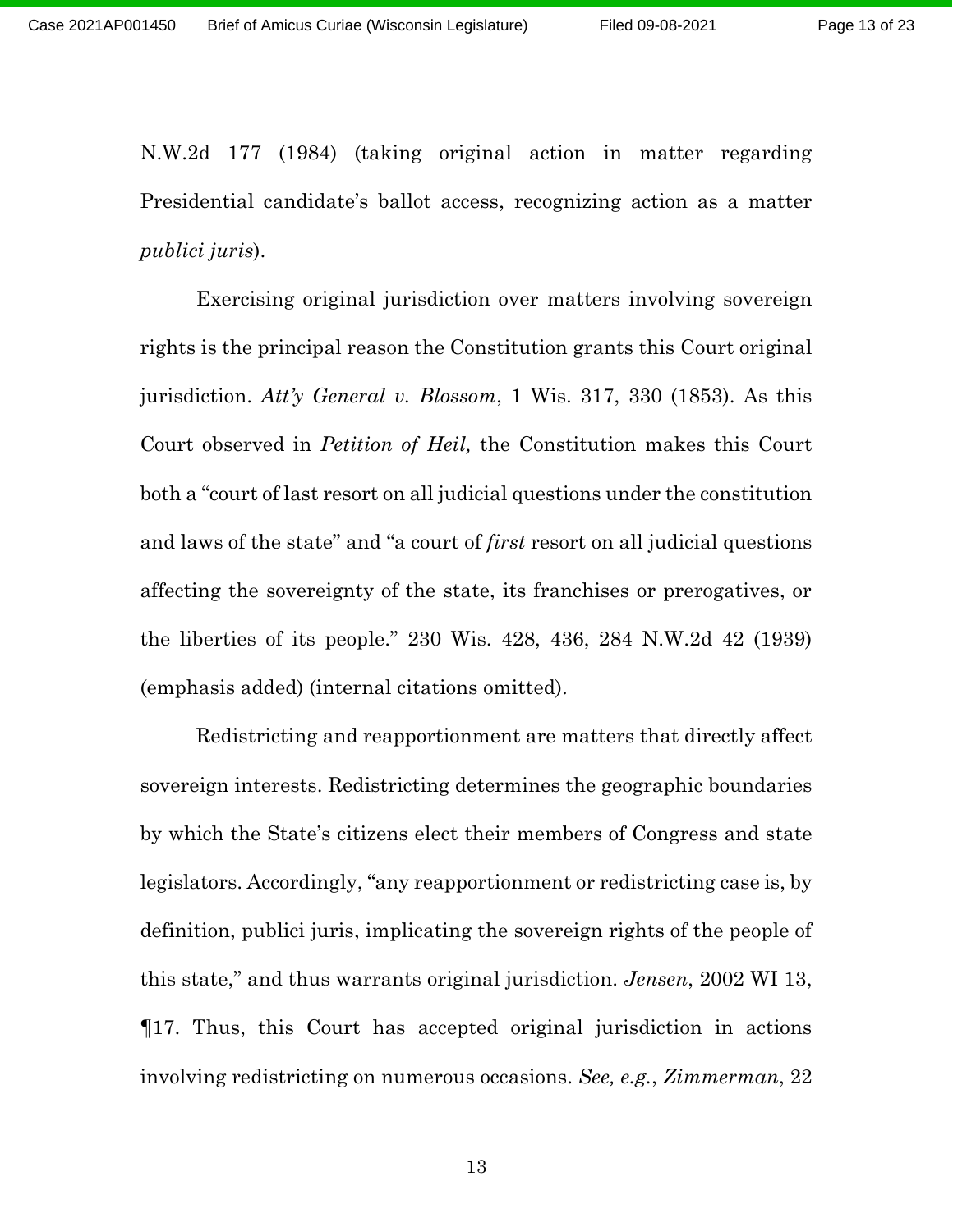Wis. 2d 544; *Dammann*, 209 Wis. 21; *Cunningham*, 81 Wis. 440. It should do so again here.

Further, the benefits of granting original jurisdiction are numerous. First, doing so eliminates the prospect of dueling and potentially tardy circuit courts—a benefit first observed by this Court five years after Wisconsin was granted statehood. *Blossom*, 1 Wis. at 330. Second, and relatedly, exercising original jurisdiction diminishes the possibility of unnecessary delay. It avoids the possibility that Wisconsin's districts will be redrawn multiple times by multiple state courts, only to wind up in this Court on appeal. Third, any judicial remedy would be adopted by the State's supreme tribunal comprising Justices representing the entire State, not a few judges elected by a smaller geographic factions. Fourth, federal courts would be required to defer to this Court's proceedings, consistent with our constitutional structure. *See, e.g.*, *Growe*, 507 U.S. at 33-36.

**2.** There is no question that this Court has the capability to ably adjudicate Petitioners' malapportionment claim and provide a judicial remedy should that be necessary. Respondents are flat wrong that "[t]his Court has never taken on a fact-finding or map-making redistricting trial." Resp. Br. 7. This Court ordered remedial maps in an original

14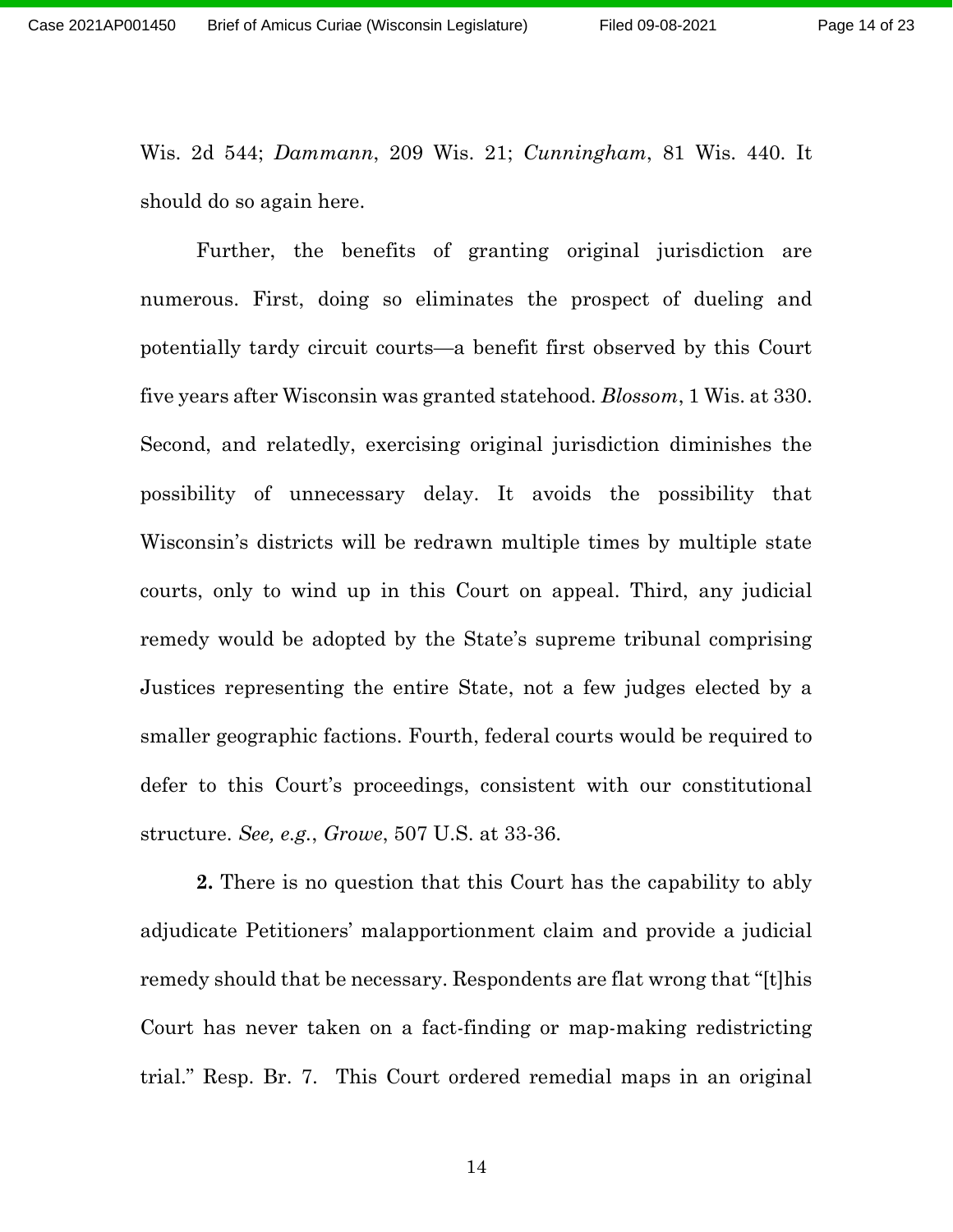action nearly sixty years ago (notably, without the conveniences of today's technology). *See State ex rel. Thompson v. Zimmerman*, 23 Wis. 2d 606, 128 N.W.2d 16 (1964). 4

Claims that this Court is incapable of addressing redistricting matters because they involve complicated factual development are based more on obfuscation of the Court's role than reality.<sup>5</sup> The malapportionment claim itself should not involve contested facts. How to determine where people live and whether there are inequitable population distributions within legislative districts is not an open factual question; the Constitution directs the Legislature to use data from the recent U.S. Census. Wis. Const. art. IV, §3. That census data is equally

<sup>4</sup> Respondents are also wrong to suggest that the Court would be starting from scratch. *See Baumgart v. Wendelberger*, No. 01-C-0121, 2002 WL 34127471, at \*7 (E.D. Wis. May 30, 2002) (describing process as "taking the 1992 reapportionment plan as a template and adjusting it for population deviations").

<sup>5</sup> For example, Respondents invoke the 110-page district court decision in *Whitford v. Gill*, 218 F.Supp.3d 837 (W.D. Wis. 2016), *vac'd* 138 S. Ct. 1916 (2018)—since vacated by the U.S. Supreme Court—as an example of "detailed findings of fact" required in redistricting cases. Resp. Br. 12. *Whitford*'s partisan gerrymandering claims look nothing like the malapportionment claims here. If anything, *Whitford* stands as an example of what *not* to do. *See Rucho v. Common Cause*, 139 S. Ct. 2484, 2501 (2019) ("[T]he one-person, onevote rule is relatively easy to administer as a matter of math. The same cannot be said of partisan gerrymandering claims, because the Constitution supplies no objective measure for assessing whether a districting map treats a political party fairly.").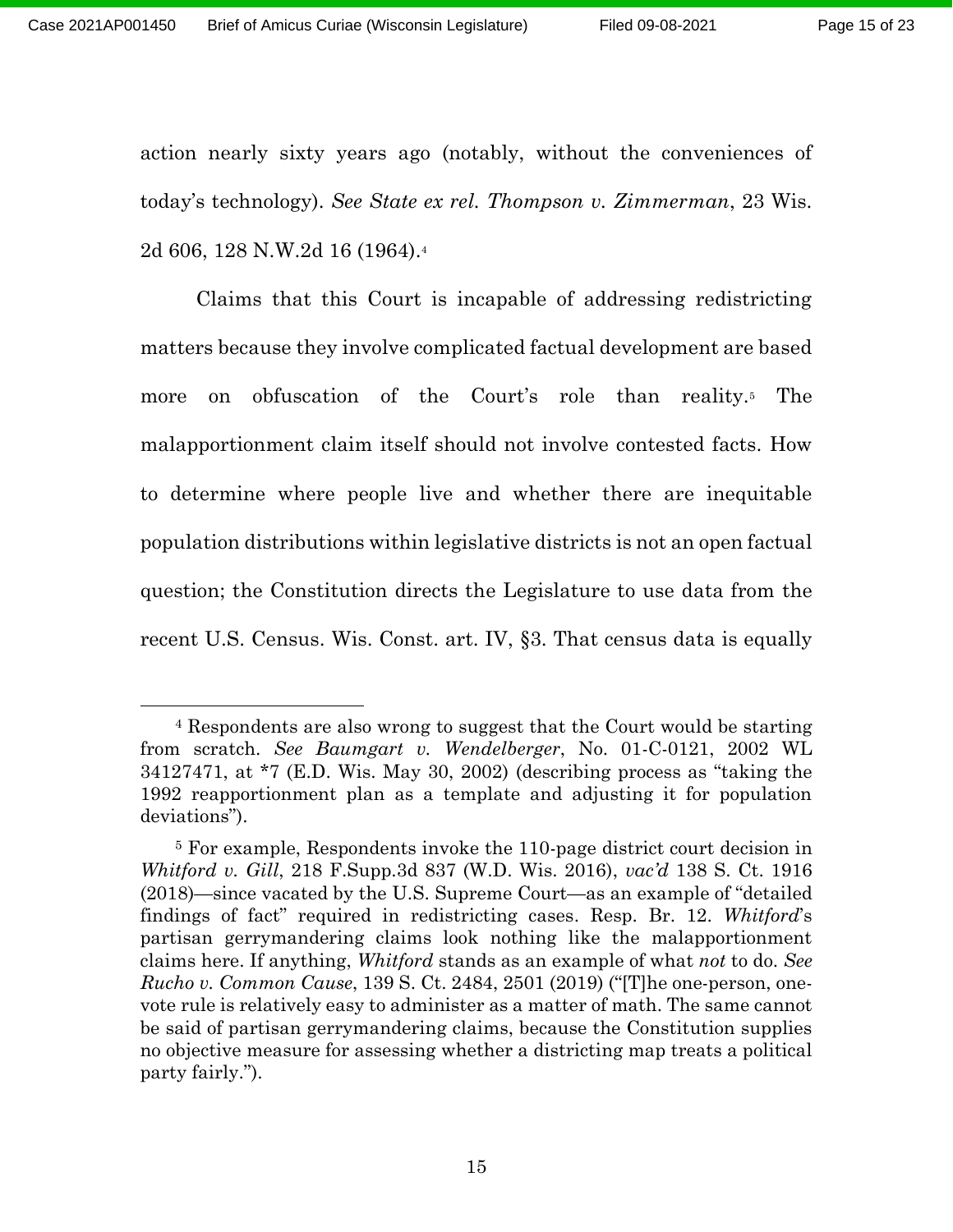available to all potential parties and the Court, as illustrated by the complaints that have already been filed here and in federal court.

If and only if an impasse were to arise, this Court would have to remedy any alleged malapportionment. But that is not a freewheeling and open-ended policymaking exercise, as Respondents wrongly suggest it would be. *See* Resp. Br. 12-14. Parties will submit proposed maps to the Court for its consideration. In this original action, this Court may refer those proposals and any attendant factual questions to the circuit court or a referee for determination. Wis. Stat. §751.09. The Court would be free, for example, to appoint a special master for any fact-finding with respect to proposed maps. Equipped with recommendations from a special master and further briefing and argument from the parties, the Court will have all the tools to evaluate proposed remedies under the appropriate legal standards, starting with the existing maps and giving due regard to the Legislature's primary role in districting policy.

Respondents disagree, and most telling is the implication of their arguments: remedying a malapportionment claim is too complicated for this Court (it would not be), so it should simply outsource the drawing of Wisconsin's district boundaries to three federal judges (two of whom are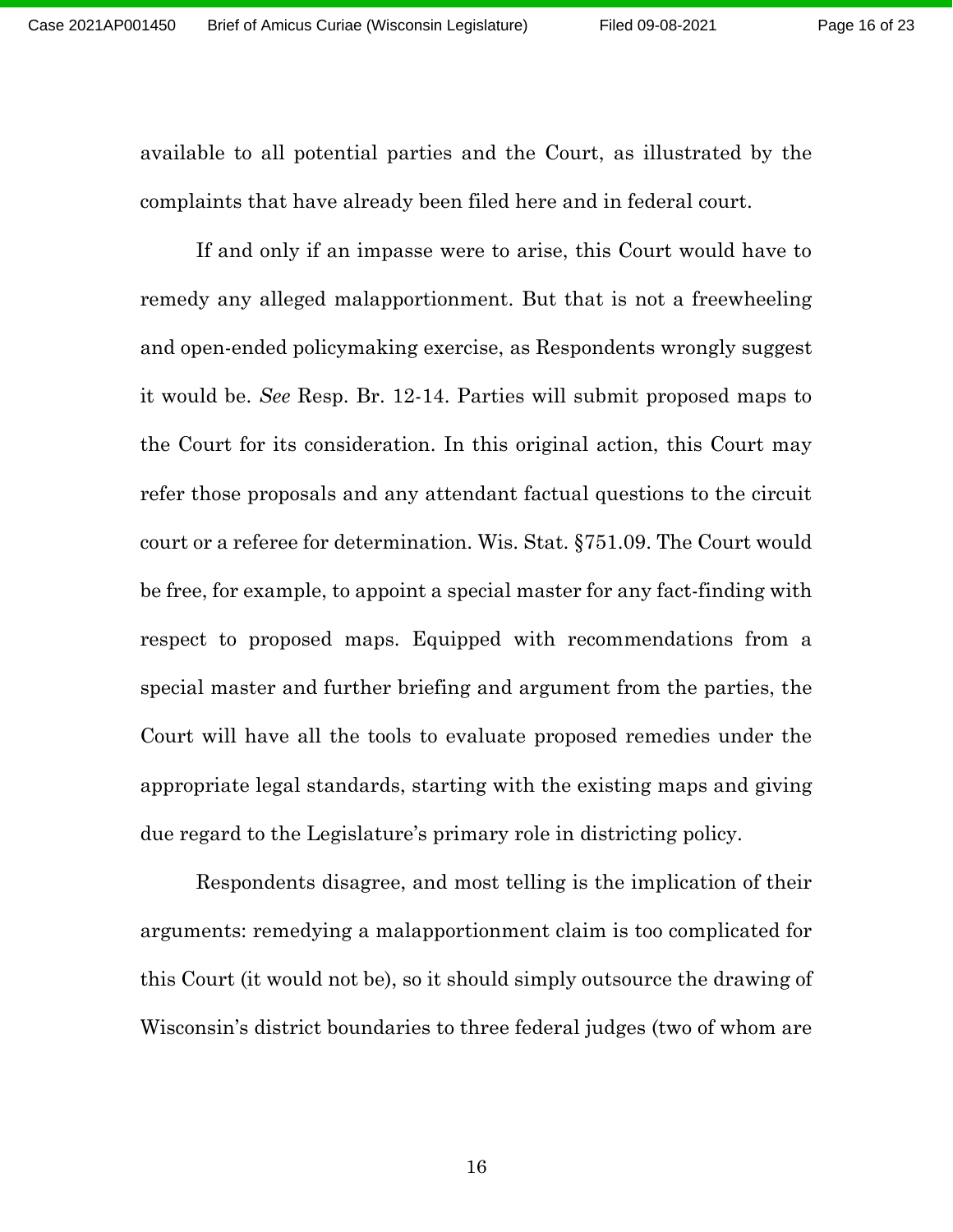from Illinois). There is absolutely no basis under Wisconsin's Constitution or the federal Constitution for doing so.

# **III. Circumstances are favorable for an orderly and efficient resolution of this case in this Court.**

Nearly twenty years ago, this Court declined to take original jurisdiction over a malapportionment action in *Jensen*. 2002 WI 13, ¶4. The Court's decision was largely motivated by the fact that Wisconsin citizens commenced a federal reapportionment lawsuit more than a year before its decision and that the federal court had already scheduled a trial. *Id.* at ¶¶13, 14.

Importantly, the *Jensen* Court observed that "[u]nder circumstances more favorable to an orderly and efficient resolution of the case, we would readily accept original jurisdiction [of a redistricting case] and decide the important issues [such a case] raises." *Id.* at ¶18. This is that case. For the following reasons, this action comes to the Court with the greatest opportunity for an orderly and efficient resolution.

*First*, federal litigation has just begun, and it is premature given this Court's capability of resolving any impasse. There is no scheduling order, let alone a trial scheduled as in *Jensen.* The federal court has not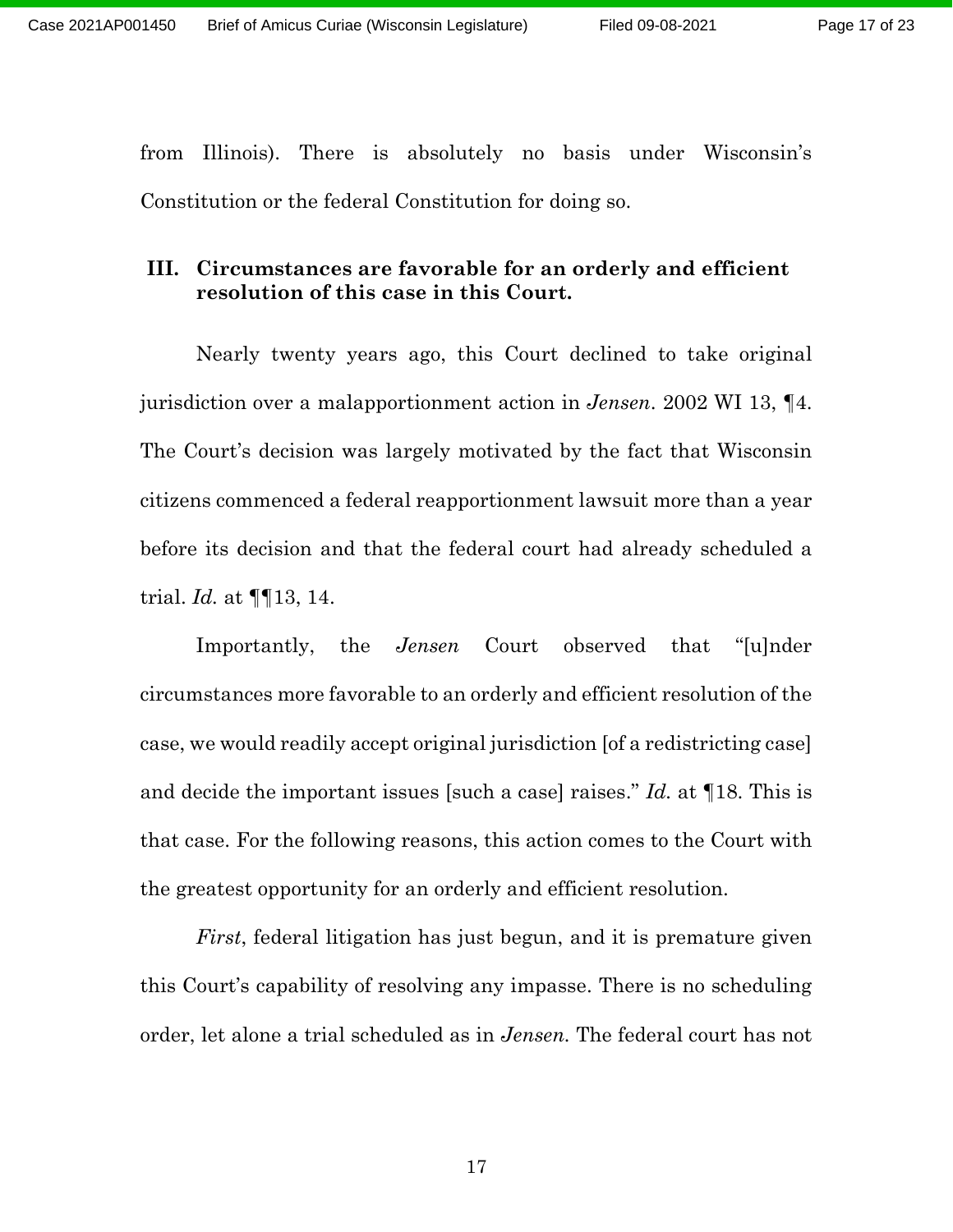even determined whether it has jurisdiction.<sup>6</sup> No court is (or even could be) more "advanced" on a litigation timeline than this Court. For all of the reasons discussed above, Petitioner's original action is on *better* footing than the recently filed federal complaints, which are at war with the State's primacy in redistricting.

*Second*, the redistricting process has just begun. Census data has only recently been delivered, and the next elections are many months away. The Petition here is filed well before *Jensen* (in relation to next fall's elections). *Compare id*., ¶1 (noting original action filed on January 7, 2002), *with* Petition (filed August 23, 2021). There was no delay in seeking this Court's jurisdiction, and the Court has maximum time to remedy an impasse should one arise.

*Third, Jensen* expressed concern that exercising jurisdiction would put this Court on a "collision course" with the then-pending federal case, risking "uncertainty regarding the validity of respective plans parallel litigation would produce." *Jensen*, 2002 WI 13, ¶¶16, 18, 19. But there is no risk here that taking an original action would place this Court's activity on a collision course with federal proceedings, absent the sort of

<sup>6</sup> The Legislature's motion to dismiss for lack of federal jurisdiction is pending.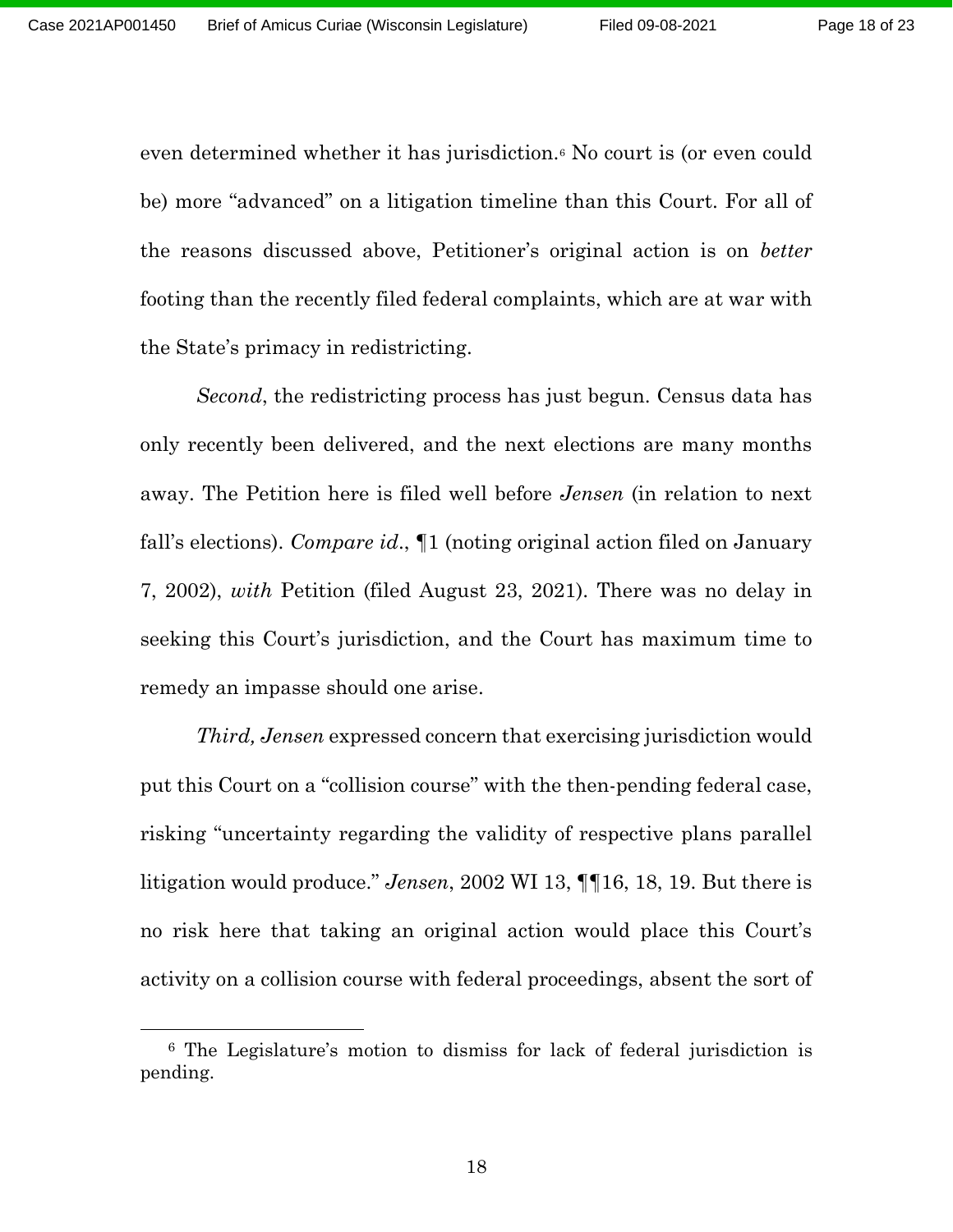federal interference of the state redistricting process that *Growe* deemed impermissible.<sup>7</sup> Nor would there be any doubt about whether a plan adopted by this Court would be valid. When a State adopts a plan through judicial action, "the elementary principles of federalism and comity embodied in the full faith and credit statute, 28 U.S.C. §1738, obligate[s] the federal court[s] to give that judgment *legal effect*[.]" *Growe*, 507 U.S. at 35-36 (emphasis in *Growe*; alterations added).

*Fourth*, and related, the *Jensen* Court was concerned that "a redistricting plan adopted by this Court—like the one adopted by the Legislature—would be subject to collateral federal court for compliance with state law," and declined jurisdiction in the spirit of "cooperative" federalism." *Jensen*, 2002 WI 13, ¶16 (citing cases). But this Court does not answer to a federal district court, as *Growe* itself illustrated. 507 U.S. at 35-36*.* Further, none of the appellate decisions cited in *Jensen* for this proposition involved a collateral attack on a judicially crafted state court

<sup>7</sup> *Jensen* also observed that during the 1980 redistricting cycle, a redistricting claim was removed to federal court. *Jensen*, 2002 WI 13, ¶¶9, 18 & n.7. Removal should not be a concern here. First, the cited removal occurred a decade prior to *Growe*'s instruction to federal courts to not interfere or impede with the State's redistricting process. Second, even if a party were to improperly attempt removal, there is plenty of time for the matter to be remanded to this Court before any possible legislative impasse.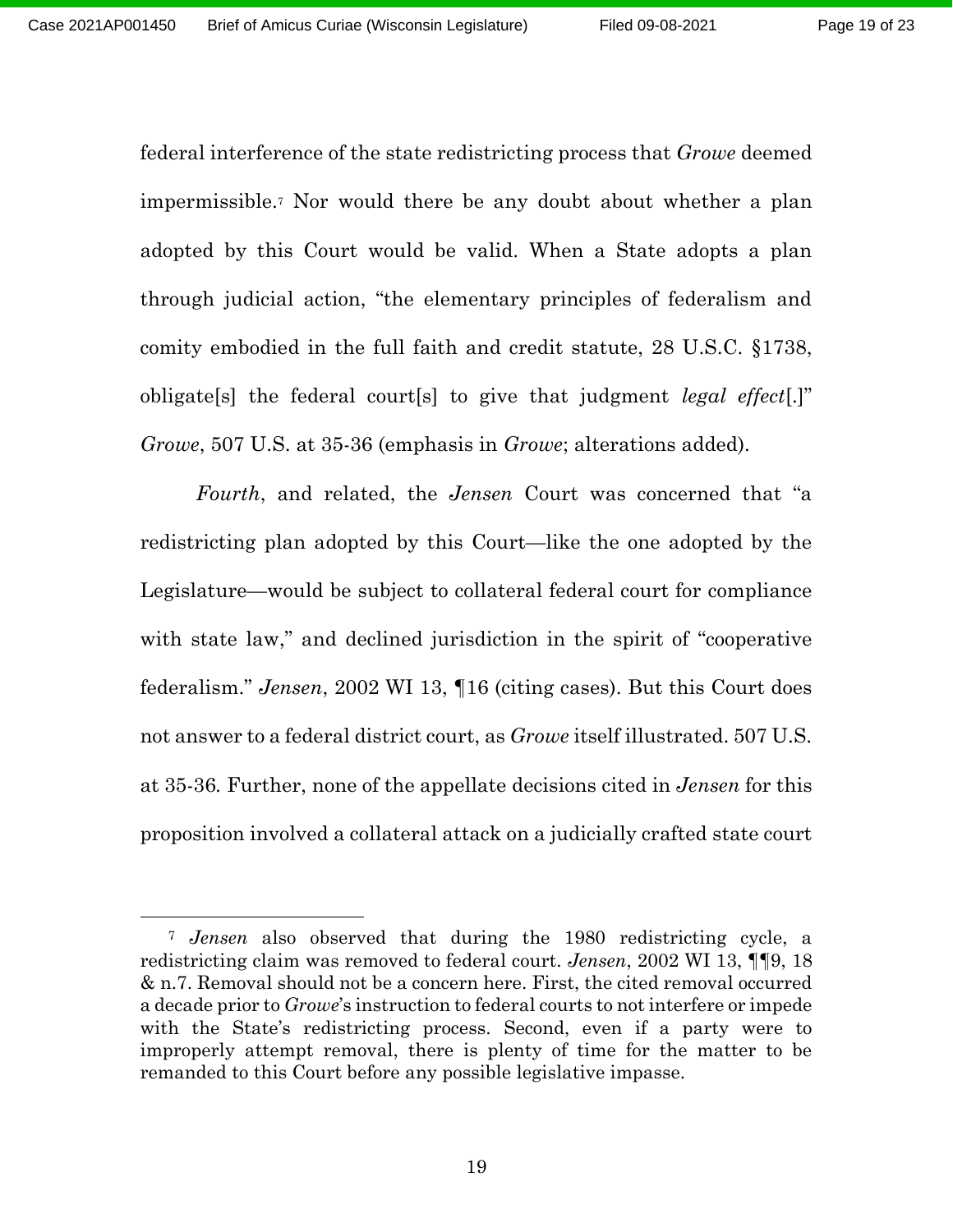remedy redrawing district boundaries; all involved federal-court challenges to plans crafted by state policymakers. <sup>8</sup> By contrast here, if it became necessary for this Court to implement district maps, any such order should be appealable only to the U.S. Supreme Court, and only if there were a justiciable federal question. 28 U.S.C. §§1257, 1738; *see Growe*, 507 U.S. at 35-36.

#### **CONCLUSION**

This Court should exercise its original jurisdiction over this Petition. Redistricting is a state prerogative, first belonging to the legislature, and second to this Court. This Court, not a federal court, is the appropriate forum to address any unconstitutional aspects of current law should the legislative process fail to produce new districts.

<sup>8</sup> *See, e.g.*, *Johnson v. De Grandy*, 512 U.S. 997, 1004-06 (1994) (reviewing legislature's districting plan); *Holder v. Hall*, 512 U.S. 874, 876-77 (1994) (reviewing plan adopted by Georgia county); *Voinovich v. Quilter*, 507 U.S. 146, 149-50 (1993) (reviewing state apportionment board promulgated plan); *Sexson v. Servaas*, 33 F.3d 799, 800-03 (7th Cir. 1994) (reviewing plan promulgated by city council); *see also Thompson v. Smith*, 52 F.Supp.2d 1364, 1367-1372 (M.D. Ala. 1999) (finding all causes of action addressed in state litigation to be precluded).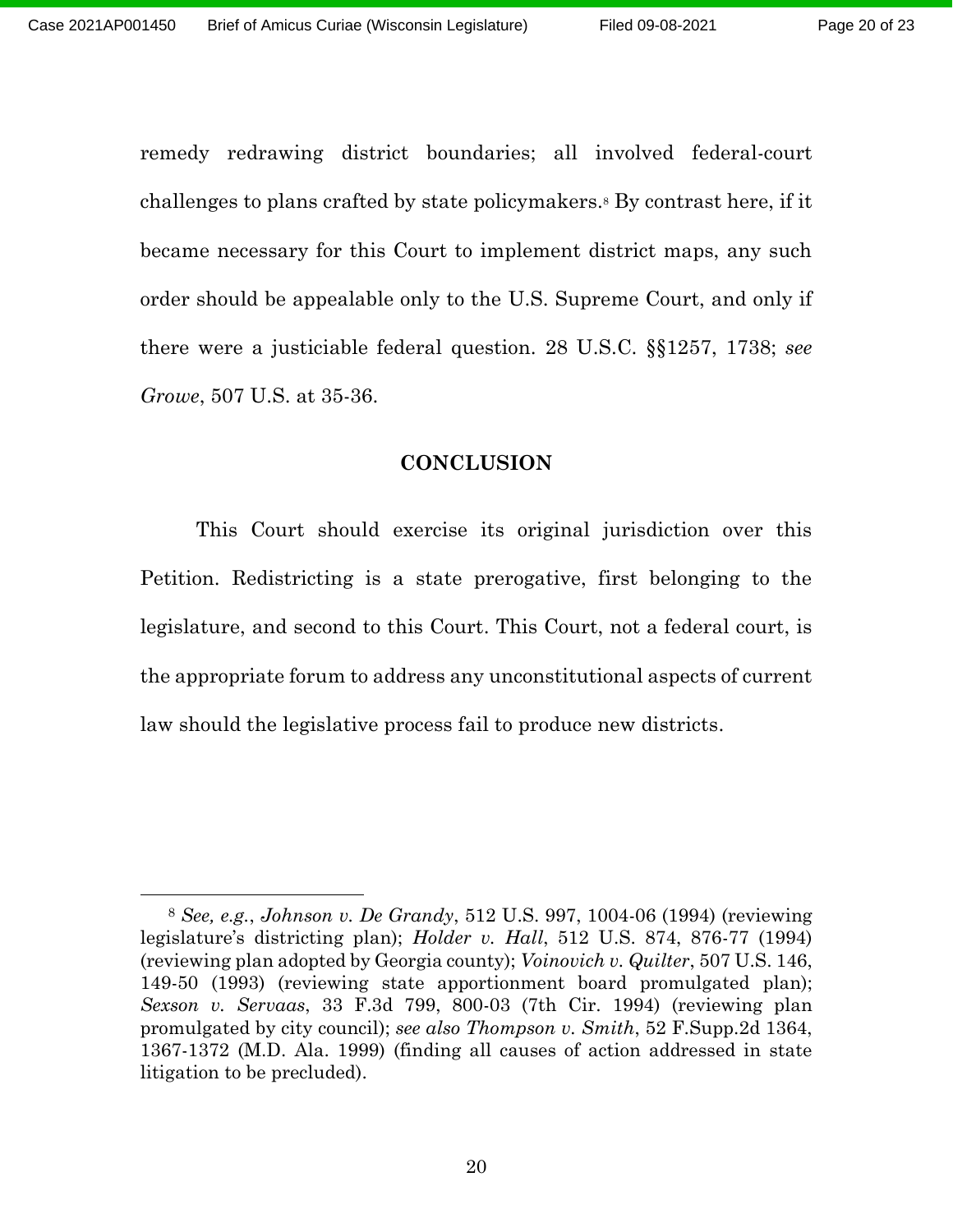Dated this 7th day of September, 2021.

Respectfully submitted,

Electronically Signed by Kevin M. St. John **BELL, GIFTOS ST. JOHN LLC** KEVIN M. ST. JOHN, SBN 1054815 5325 Wall Street, Suite 2200 Madison, Wisconsin 53718 (608) 216-7990 kstjohn@bellgiftos.com

## **LAWFAIR LLC**

ADAM K. MORTARA, SBN 1038391 125 S. Wacker, Ste. 300 Chicago, IL 60606 mortara@lawfairllc.com

Attorneys for the Wisconsin Legislature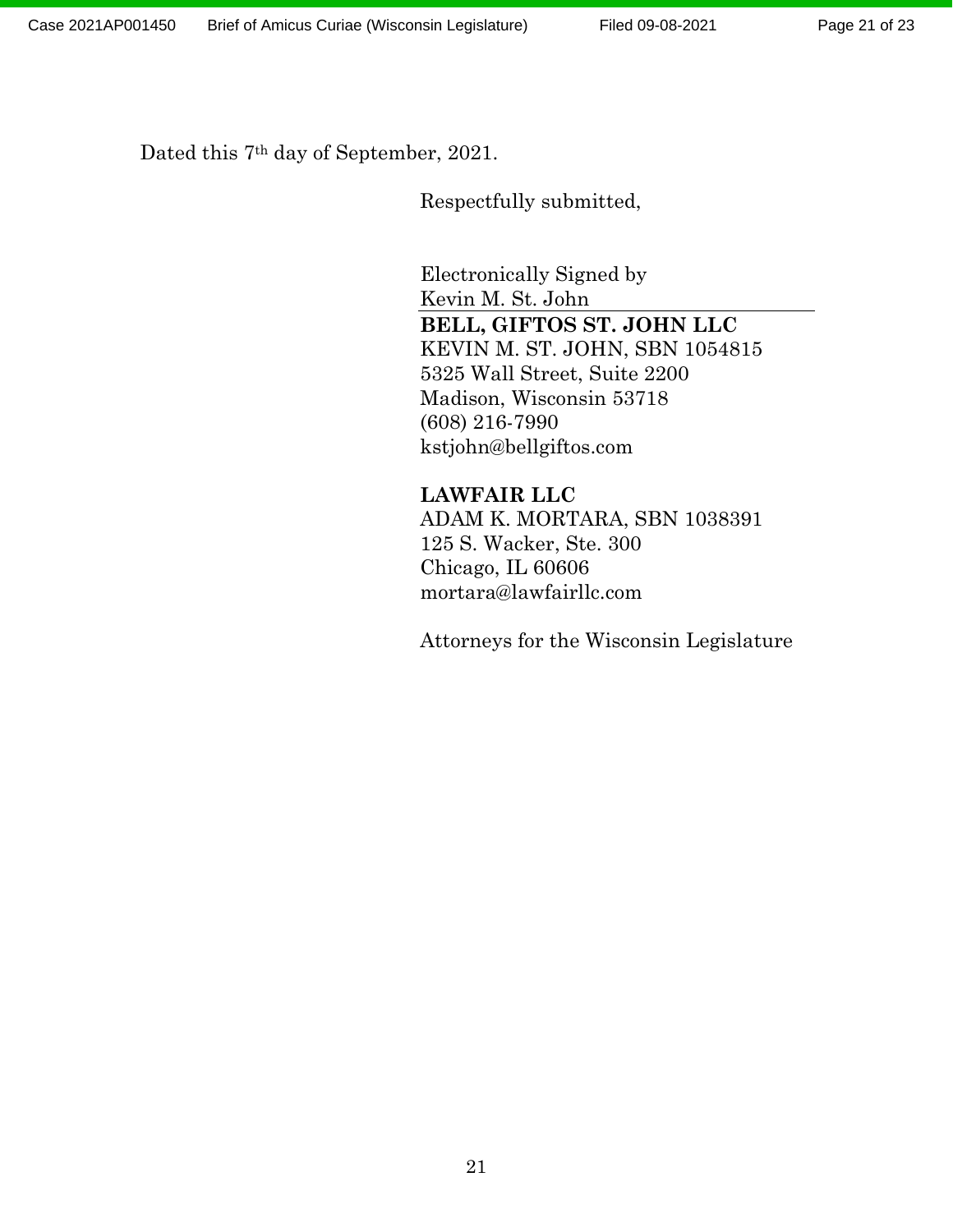## **CERTIFICATIONS**

## **Certifications as Required By Wis. Stat. § 809.19(8g)**

**1.** I certify that this brief conforms to the rules contained in Wis. Stat. § 809.19(8)(b), (bm) relating to the form of briefs. This brief uses a proportionally spaced serif font, is produced with margins equal to or greater than those specified by rule, and includes page numbers as specified by rule.

**2.** I further certify that this brief conforms with the Court's Order of August 26, 2021, relating to word count for non-party briefs. Excluding the Caption, Table of Contents, Table of Authorities, the signature block, and these Certifications, the length of this brief, is 3289 words as calculated by Microsoft Word.

**3.** I further certify that the contemporaneously submitted Appendix of the Wisconsin Legislature complies with the applicable form requirements of Wis. Stat § 809.19 (b), (bg). The Appendix contains a table of contents and public records that are relevant to the Court's consideration of the Petition. This brief does not include citations to unpublished Wisconsin court decisions and this case is not an appeal from a final or non-final Order.

## **Certificate of Filing Pursuant to Court's August 26, 2021 Order and Service**

I certify that I caused the: (1) Motion Of Wisconsin Legislature For Leave To File Non-Party Brief In Support of Petition To Supreme Court To Take Jurisdiction of Original Action; and the attached (2) Non-Party Brief of Wisconsin Legislature In Support Of Petition To Supreme Court To Take Jurisdiction of Original Action; and (3) Appendix of the Wisconsin Legislature, to be filed with the Court as an attachment to an email dated this day and directed to clerk@wicourts.gov. I further certify that I will cause 10 copies of these materials with a notation that "This document was previously filed by email" to be filed with the clerk no later than 4 p.m. on Wednesday, September 8, 2021.